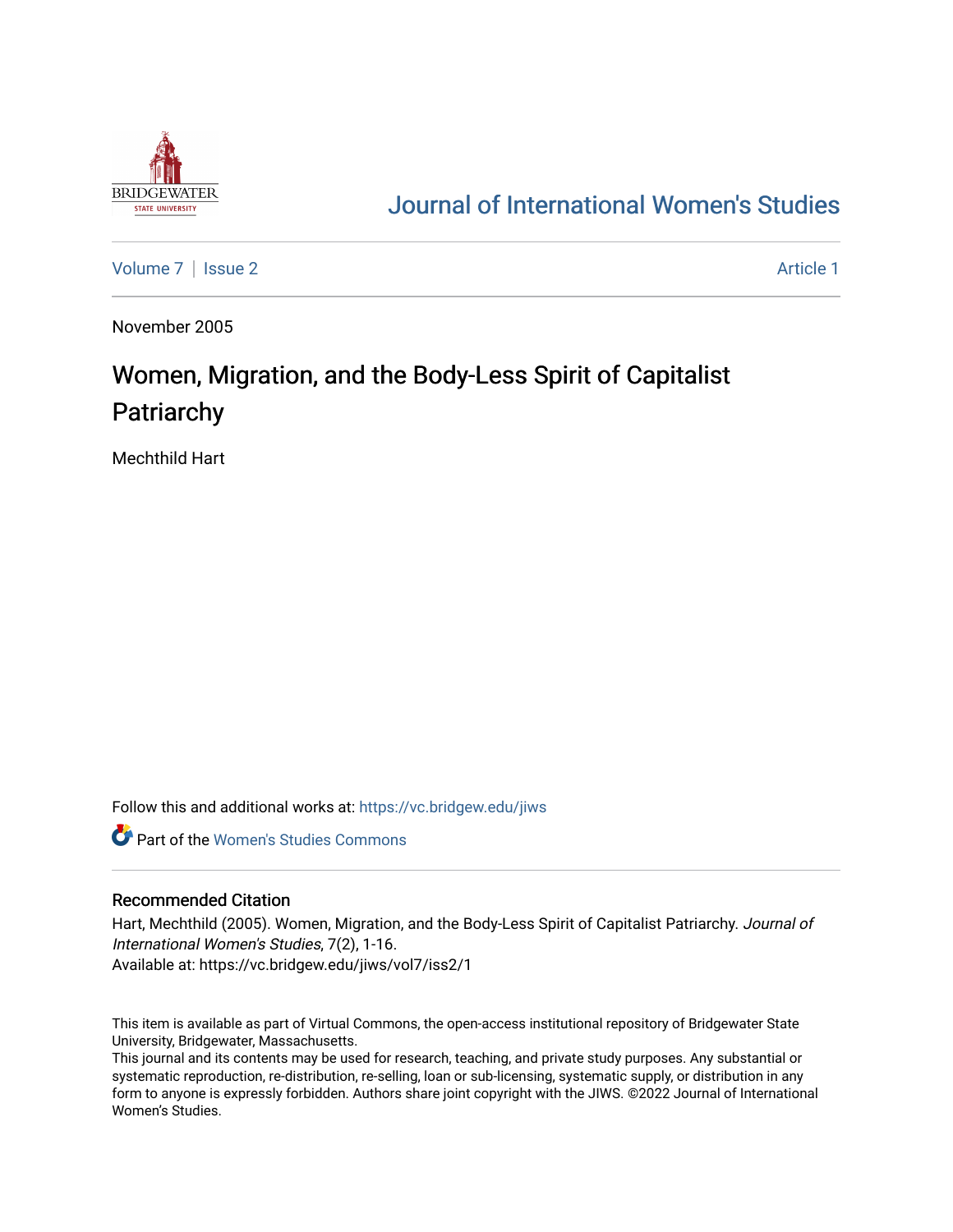## **Women, Migration, and the Body-Less Spirit of Capitalist Patriarchy**  *Women, Migration, and the Body-less Spirit of Patriarchal Capitalism*

By Mechthild  $\text{Hart}^1$ 

### **Abstract**

The continuously expanding global free trade in domestic and sex workers intensifies old capitalist-patriarchal forms of extracting women's emotional, physical, and sexual labor. The patriarchal dream of seizing control of impure, unruly life has now entered its neoliberal stage, exemplified by money begetting money in the virtual sphere of financial speculation, and by biotechnology's promise to create a world that is no longer in need of impure female mothering bodies. The very nature of the work associated with unruly life delivers, however, a major blow to the patriarchal vision of a totally controlled, purified, body-less world. Imported female 'servants of globalization' live in a diaspora where different social spaces are stacked on top of each other in the small geographic space of an alien individual household. This home/workplace is mostly a site of exploitation and abuse. It does, however, also contain elements that not only put a brake on the patriarchal project but also allow possibilities of a non-patriarchal, noncapitalist future to shine through experiences of deprivation and misery. Removing dirt and taking care of the employer's children are actions that illustrate life's messy unruliness: Living bodies need attention and care. They challenge feminist movements to construct a transnational home that is bodily, place-bound as well as translocal or 'nomadic.'

*Keywords:* capitalist patriarchy, migrating bodies, nomadic home

## **Introduction**

l

Neoliberalism is driven by the goal to extract as much as possible from the earth and her inhabitants. Where human and natural resources are exhausted, or where other financial speculative endeavors promise to be more lucrative, capital moves on. It leaves behind destroyed habitats and impoverished, landless, or jobless laborers. By spreading like a cancerous growth over ever-expanding and deepening areas of life, neoliberal capitalism has become remarkably transnational and transcultural.

In the name of free trade the International Monetary Fund (IMF) and the World Bank dictate that a country privatize public assets and services, "liberalize" investment restrictions or the flow of capital, devalue its currency by 40 percent, and jack up its interest rates. This severely curtails or destroys domestic production, and unemployment soars. What underlies these and other "conditionalities" is the imperative placed on the "emerging markets" of the south to become primarily export-oriented. Not only does this wipe out traditional areas of agricultural or craft production, it also adds women to the

<span id="page-1-0"></span><sup>&</sup>lt;sup>1</sup> Mechthild Hart moved from Germany to the United States in 1972, worked in a number of women's and community organizations, and has been teaching and mentoring at DePaul University's School for New Learning in Chicago since 1987. She has published articles, book chapters, and two books on social, local, regional, and global divisions of labor, with special emphasis on motherwork.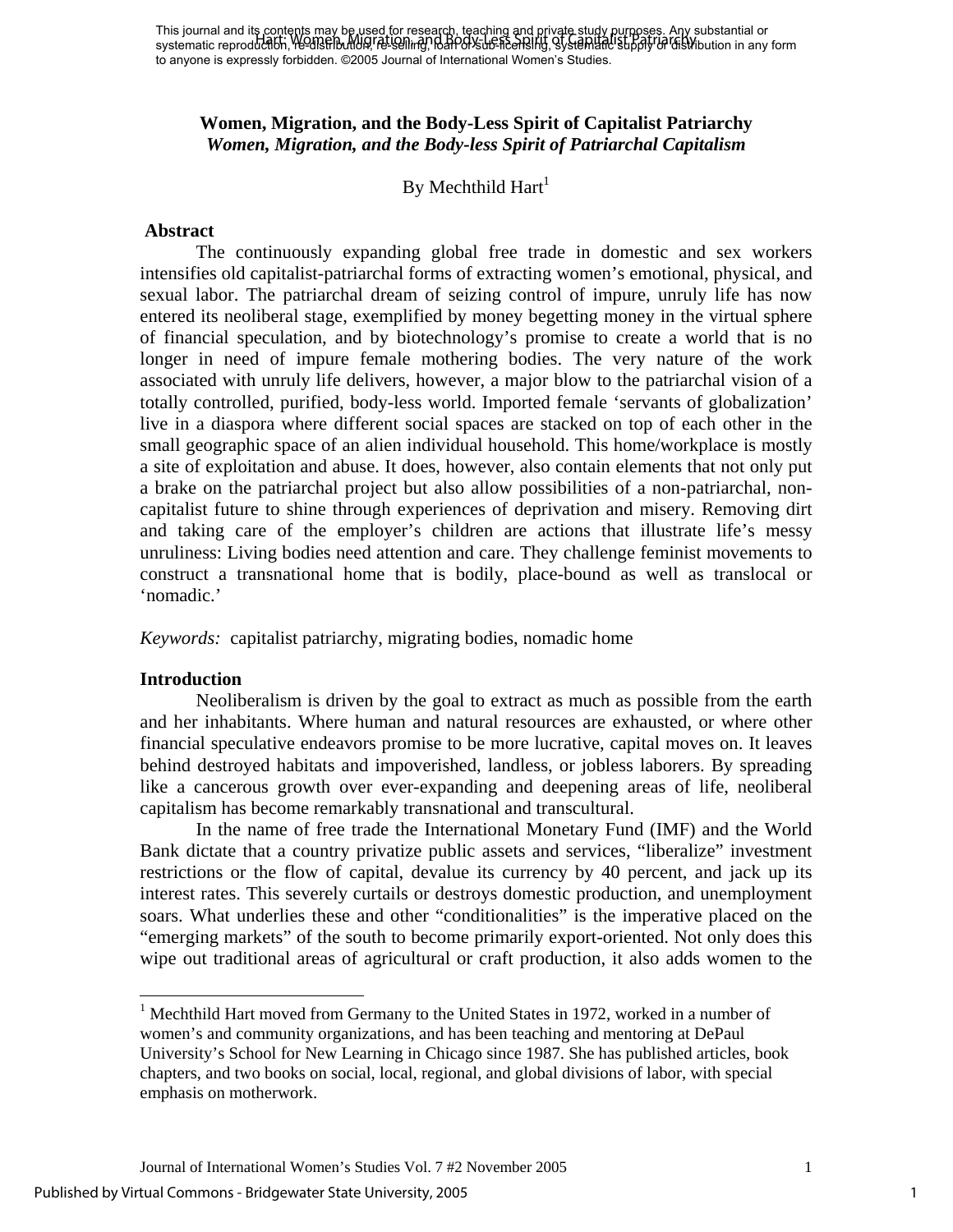arsenal of exportable goods. Women are then sent to countries where there is a crisis in the availability of "domestic services" or where men are eager to pay for cheap sex workers. Moreover, migrant workers' remittances not only secure their own family's livelihood but also give indebted nations the hard currency needed to pay interests on international loans.

The subtitle to *Global Woman* (Ehrenreich & Hochschild, 2002) summarizes what many feminist analyses of labor migration have been focusing on: "nannies, maids, and sex workers in the new economy." What is old about these occupational titles is their association with typical women's labor. What is new about the economy is the growing number of women migrating to other countries or parts of the world in order to secure their own and their family members' livelihoods. What is also relatively new is the array of policies and institutions that propagate, mediate, and benefit from the global free trade of domestic or sex workers. National contract labor and immigration policies guide the actions of official recruitment and employment agencies, individual money lenders, clandestine border crossing agents, brothel owners, and operators of big sex trafficking businesses. They all benefit financially from migrating or trafficked women.<sup>1</sup>

Thus, regardless of the complex and volatile mix of class, racial-ethnic, geopolitical, or cultural differences among the actors, countries, or regions involved in these border crossing moves, old and new, national and international sexual divisions of labor are bolstered by various political and corporate actions and policies in remarkably similar ways. They therefore crisscross cultural and social differences between the nations involved or the women freely traded among them. What provides the unifying ground for all these differences is the fact that it is female migrating, border crossing bodies that cater to bodily needs, functions, and desires, whether as domestics or as prostitutes. The old extraction of women's emotional, physical, and sexual labor is here intensified to an alarming, life-threatening degree.

Many feminist analyses denounce the global market system and its superexploitation of women's paid and unpaid labor. Delia Aguilar (2004), for instance, rightfully argues that an understanding of capitalist class and labor relations is essential for understanding the inner workings of neoliberal, border crossing capitalism, and her approach center-stages women, particularly poor, Majority World women. Hers is not the only investigation that provides important descriptions of the way neoliberalism works with respect to the lives and experiences of millions of women, and how "gender" plays into national and international labor contracts and arrangements. All these analyses depend, however, on a limited, and limiting, conceptual framework. At this stage of global capitalism we need to push our understanding of patriarchal relations into deeper layers of destructive meanings and processes that lie buried under terms such as "domestic" or "reproductive labor." In particular—and this is the focus of my essay—we need to lay bare what lies at the core of the violent extraction, control, and destruction of sexualized and racialized female bodies' life force and labor power.

'Patriarchy' is a "densely packed term" (Gordon & Hunter, 1998, p. 72). Visiting feminist debates on the notion of patriarchy in order to clarify one's own understanding of the term means trying to find one's way through a thorny thicket of many different and conflicting cultural, historical, and political meanings. Patriarchy may be described as a mere by-product of capitalism; as directly undercutting capitalism; as being rooted in father-right or fraternal right; as being primarily located in the family or individual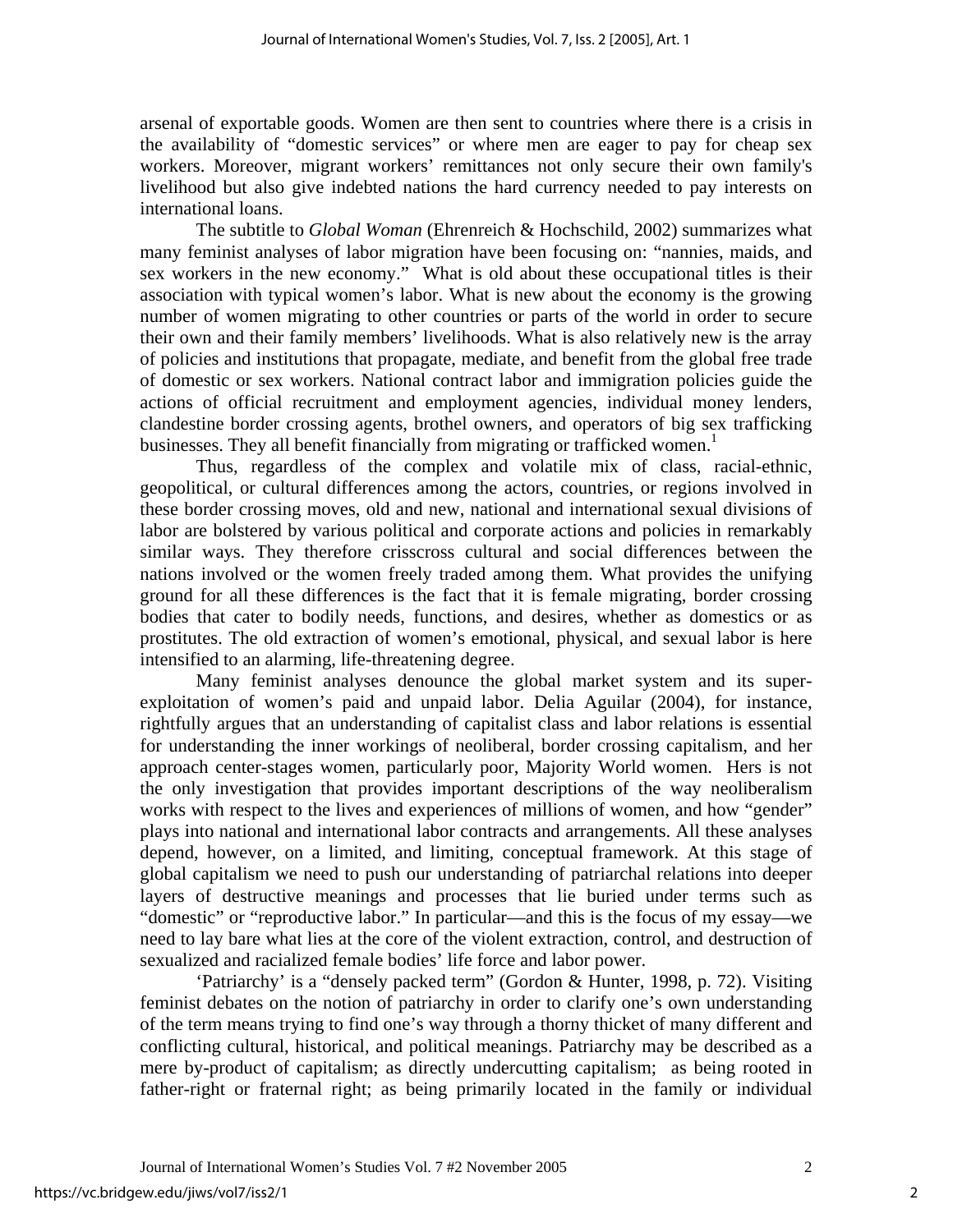household; as being equivalent to male dominance; or as co-existing with "modern forms of male supremacy" (p. 73). Other writers describe how larger, supra-household patriarchal relations in different cultural contexts challenge many Western feminist assumptions underlying the use of the term. As Shelley Feldman (2001) points out, Western feminist discourses may unwittingly recast an imperialist or colonial narrative which prevents them from seeing women's roles "in social practices that altered the cultural contours of public participation, family life, and public discourse" (p. 1099). Different patriarchies therefore structure "gender" in complex, multiple ways that intertwine with other social orderings (p. 1106). Similarly, Kum Sangari and Sudesh Vaid (1989) state that patriarchies are intrinsic to the formation of and changes within the categories of class and caste, and that patriarchal practices and regulations are not superimposed to but interrelate with "political economy, religion, law, and culture" (p.1, 2).

Today Western patriarchy interrelates with neoliberalism on a global scale. Globalization is therefore like the many-headed serpent Hydra who always grows back two heads in place of the one cut off. These two heads are neoliberal capitalism and Western-defined patriarchy. As indicated by the title of this essay I follow Claudia von Werlhof's (2001) example of choosing the term "capitalist patriarchy" precisely because it captures capitalism's continued dependence on patriarchy as one of its primary foundations.

Teresa Meade and Pamela Haag (1998) rightfully ask whether patriarchy is "an appropriate nomenclature for the forms of male domination characteristic of the late twentieth-century United States" (p. 93). They answer that question by claiming that patriarchy can be fatherless (p. 92) although the "ghost of the old patriarchal order" (p. 91) continues to linger. I want to go further by claiming that the father-core of patriarchy is today resurfacing in peculiar, alarming ways. As I show in this essay, making such a claim does not mean re-telling parts of an ahistorical grand narrative but rather investigating how one of the narrative's core elements keeps growing in terms of strength and scope.

Modern Western patriarchal practices arise out of a particular way of thinking about and relating to the physical and material foundations of our world. As Whitney Bauman (2003) so succinctly summarized it, Western patriarchal thinking is wedded to a Cartesian dualistic framework which makes it "suffer from the desire to be disembodied" (52). Here the old *pater familias* merges with the "head of household." Although the head governs the body, like the Holy Spirit who descended upon and impregnated the Virgin Mary it still needs a body to let life ripen in its interior. This is a challenge met head-on by geneticists who strive to gain the power of an omnipresent, omnipotent father–god.

The desire to be disembodied has dire consequences for who or what is associated with the body or with the biological or physical foundations of life on earth. As I discuss in this essay, it also feeds into the patriarchal vision of reigning in and controlling the secret of life, no matter at what cost. Genetic engineers are therefore busily working on the patriarchal dream of a motherless society where Virgin Mary's body is no longer needed and god-like fathers create perfect designer babies (Darnovsky, 2001). In the "stratosphere" (Korten, 2001) of finance capitalism global money gamblers already engage in disembodied, "virtual" practices. Where money begets money, where paying interest on debts makes debts grow which, in turn, create more interest, and all without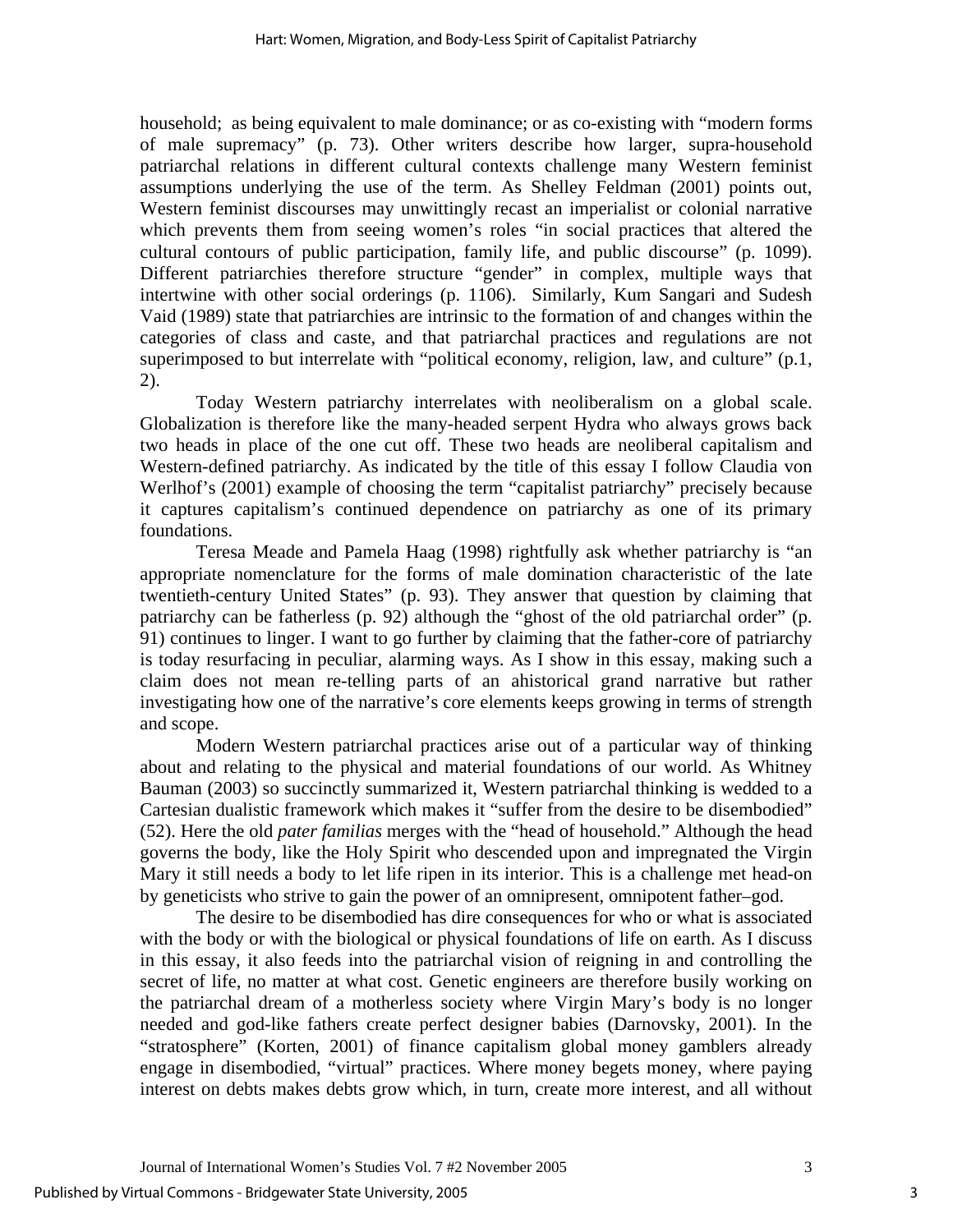having to bother about producing any material goods, the patriarchal dream is fully in action.

In the final section of the paper I identify questions the lives and experiences of migrant domestic workers open up for transnational feminism. "Domestic work" is part and parcel of responding to the needs of a body that is and stays real, and that as such cannot be totally controlled. Life, unruly life, and work associated with it therefore continue to deliver major blows to the patriarchal vision of a motherless father-god world. Moreover, the work and experiences of migrant domestic workers lay the groundwork for affirming *and* transforming the smallness of a "domestic" sphere. They challenge us to construct a transnational home that is bodily, place-bound as well as translocal or "nomadic." They tell us that it is possible to make analytical and spiritual connections with far-away homeplaces where life is sustained and nourished, and they call on us to not only value and support but also practically engage in such efforts

#### **Entertaining the Stratos Dweller**

Migrant domestic workers are alternately referred to as nannies/housekeepers, breadwinner maids, foreign domestics, or, in relation to their status as mothers, remote mothers, substitute mothers, mobile mothers, transnational mothers, migrant mothers, or mother-domestics. Regardless which terms are used by academics, states, recruitment agencies, employers, or the workers themselves, and regardless of often tremendous cultural differences and geographical distances between sending and receiving countries, the capitalist-patriarchal underbelly provides the connective tissue of all—paid or unpaid—versions of similar kinds of labor. This labor has always supported a capitalist "interior infrastructure" of service and servitude, one that now has gone global. Moreover, foreign domestics are aliens from a different culture. Their citizenship status marks and regulates them as bonded or enslaved laborers. As undocumented illegals they may be desperate enough to put up with any kind of abuse. Pierette Hondagneu-Sotelo (2001) lists various agency names in the Los Angeles area, which she studied: Mama's Maid to Order, Domestic Darlings, Maid in Heaven, or Custom Maid for You. She also observed that the name the maids themselves give to all of them is "Domestic Desperation"(p. 92).

Despite the abundance of feminist literature on female "servants of globalization," (Parreñas, 2001b) the move from productive to extractive capitalism is rarely mentioned. Arlie Hochschild (2002) does, however, compare the "extraction of material resources from the Third World" to "the extraction of emotional resources" (p. 27), but her general observation remains in the background of her investigation of the emotional fate of children left behind by their migrant mothers. In texts written by male leftist economists I found the most detailed and highly alarming analyses of the speculative or virtual dimension of extractive capitalism, that is, precisely the dimension which shapes neoliberalism's very core, its destructive, deadly essence (see, for instance, *Alternatives to Economic Globalization*, 2002; Ellwood, 2002; Hahnel, 1999; Petras & Veltmeyer, 2001). Where investment capital keeps flitting across the globe at lightning speed, and where "for every US dollar circulating in the real economy, \$25-50 circulate in the world of pure finance," the economy is delinked from the actual production of any value or wealth, that is, the "real" economy (Petras & Veltmeyer, p.15). Investors are therefore increasingly spinning around in the stratosphere of pure speculation.

4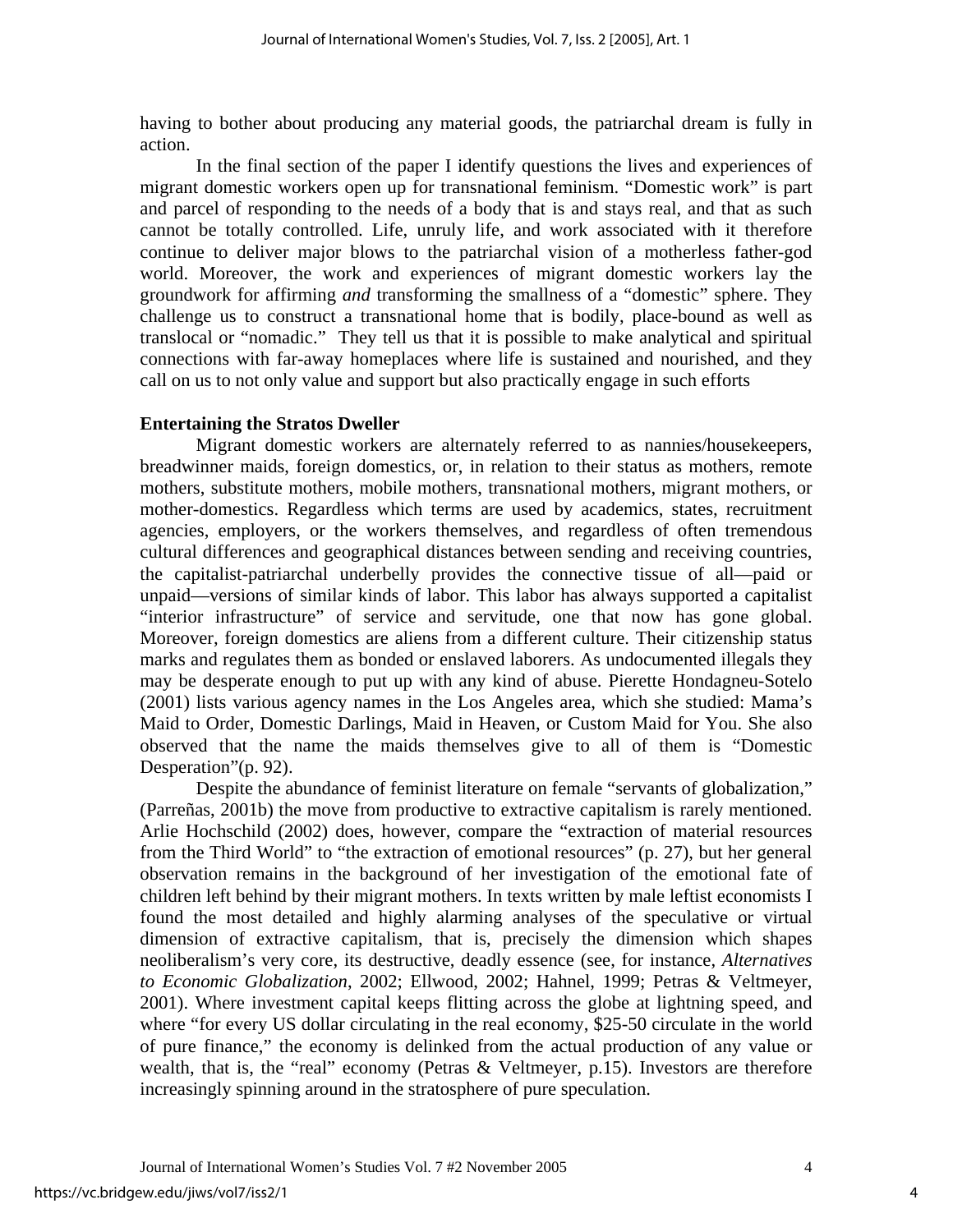Women and children are hardly ever mentioned in these studies, although they bear the brunt of the neoliberal credo of unlimited growth and development. This is not only a theoretical-conceptual problem. It is also paradigmatic for the patriarchal logic underlying all capitalist-economic moves, particularly those taking place in the stratosphere of financial speculators. Female bodies are there to clean up after the speculators and take care of their children in a socially and politically invisible sphere.

The image that keeps popping up is one of "Stratos dwellers" (Korten) who get a kick out of looking down upon the entertaining dramas enacted by female employers and their female employees on the interior public stage of private, isolated households. They may chuckle when an employer withholds the pay for her live-in maid in order to keep her from running away, where she gives her a sub-minimum wage but extends her working hours into the night, or where she subjects the foreign domestic to intimate scrutiny and control of her sexual life. Thus, patriarchal orderings of human relations do not exempt relations among women. Moreover, the ugliness of a patriarchal, masculinist de-valorization of "women's work" blends into the ugliness of female employers' hierarchical orderings of the world in terms of class, caste, or racial-ethnic differences.

Filipina domestic workers' experiences illustrate how different racialization processes can be in operation in spatially dispersed places such as Italy, the United States, Canada, Jordan, Hong Kong, or Taiwan. Regardless of cultural and geographic distances, Filipinas are variously constructed as "different" or "other," thus demanding thorough scrutiny, management, and sanitation of such otherness (Cheng, 2003; Constable, 1999, 2002; Parreñas, 2001a). The category "foreign" is often used to shroud the fact that racial-ethnic background and immigrant status of most paid domestic workers has made the occupation homogeneously "nonwhite." As Shu-Ju Cheng remarks, an "emphasis on national and cultural differences accentuates foreignness and diminishes the racial identity of alien labor. It disguises the embedded racial inequality within domestic service and schemes of labor importation"(p.183). Bernadette Stiell and Kim England (1999) observe how racial inequality is wedded to another racialized ranking system where "national identities are seen as signifying a group's proclivity for domestic work" (p 45). As described by Hondagneu-Sotelo (2001) complexion, phenotype, and stature may be an added bonus to such a natural proclivity as it "readily marks [the worker] as subordinate"  $(p. 101).$ <sup>2</sup>

It is certainly amusing for the Stratos dwellers to see how the actors build fragile edifices out of building blocks whose shapes the dwellers had already deformed according to their cultural and patriarchal values. In addition, the actors bring their own culturally different notions of femininity (or motherhood) into the play, but the one in power may dictate her own version to the one who has to submit to a regulatory regime. General patriarchal as well as economic, class-based relations not only continue to deform and discolor the building blocks themselves but also define the boundaries within which they can be moved about, stacked up, or used as projectiles in "blow-ups" that are rarely instigated by the workers themselves (Hondagneu-Sotelo, 2002). Domestic workers are ensconced in power relations with their employers, and these relations run the gamut of a focus on the personal or benign maternalism to more directly exploitative, invasive, or abusive strategies (Cheng, 2005; Constable, 1999; Hidden in the Home, 2001; Lan, 2002, 2003).. For the domestic workers, especially the live-in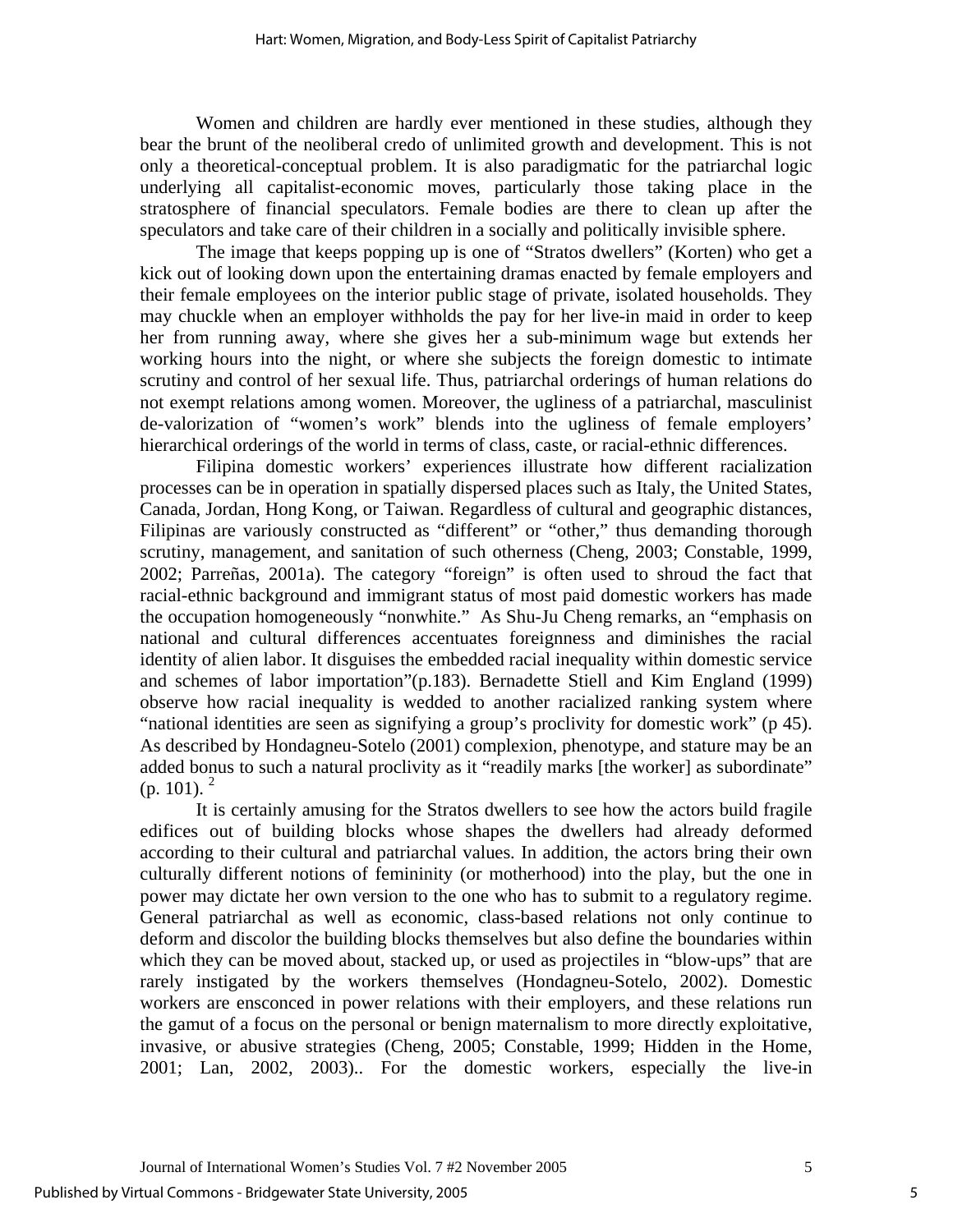nanny/housekeepers,<sup>3</sup> the stack of deformed and discolored pieces is therefore particularly high.

## **External and Internal Border Controls**

The fear of the female body's impurity has a close relative in the fear of having one's nation or culture infected by foreign blood. Internal border controls, that is, the surveillance of a live-in maid's intimate life in the interior prison of a private household go hand in hand with external border controls. Patriarchal, nationalist and ethnocentric traditions therefore mold a receiving country's specific response to the in-flow of foreign migrant workers. What Cheng (2003) writes with respect to the collaboration of the Taiwanese state with individual employers in controlling and regulating foreign domestic workers has therefore general validity: "The monitoring and surveillance of both their bodies and emotions are integral to the state's attempt to police national borders and ultimately to control the racial/ethnic composition of its citizenry" (p.172).

Taiwan has one of the most restrictive and invasive foreign labor policies, exemplified by its numerous, clearly spelled out rules and regulations. Its political Stratos dwellers stay in control by attaching the power and authority ceded to the employers to a string of various financial punitive measures. If the "gift" of transferred power is not handled appropriately, if, for instance, the foreign domestic worker runs away, an employer may lose the deposit she was mandated to give to the state in order to pay for the maid's cost of living and deportation (Cheng, 2003, p.174). The employer also needs to manage and surveille the worker's sexual life and make sure she does not get pregnant, one of the side effects of the state's law against foreign domestic workers marrying other foreigners or native-born men.

Singapore has similar regulations. For instance, its allocation system for imported domestic workers sets as a condition for giving two-year work permits that the workers do not marry Singaporeans, and that they not get pregnant. The workers have to undergo a medical check-up (pregnancy, VD tests) every six months. The employer withholds money from her employee and calls it a "security bond" that the worker forfeits if she does not comply with any of these conditions (Yeoh, Huang & Gonzales, 1999a, b).

In the U.S. the resurgence of Mexican women immigrants with their dangerous potential of giving birth to alien babies (who automatically become U.S. citizens) has given rise to the threat of becoming an alien nation, one faced by a "Latino menace"(Lovato, 2004). Such threats feed into the militarization of external border controls where an infrastructure of deterrence is expanded and intensified. This causes illegal immigrants to cross more difficult terrain where they are less likely to survive their journey, and where many die each year by drowning, dehydration, or hypothermia (De la Luz Ibarra, 2003).

Being foreign-born means being dependent on a country's immigration and labor contract policies. The informal privacy of individual, isolated households invites employers to keep desperate undocumented immigrants or non-immigrant, "imported help" in slave-like conditions. Live-in jobs, the typical point of entry for Latina immigrants in the United States are therefore often experienced as prisons, where *te encierras* - you lock yourself up (Hondagneu-Sotelo, 2001, p.13, p. 63). Human Rights Watch issued a report on particularly alarming levels of abuse of non-immigrant domestic workers who enter the U.S. as imported help (Hidden in the Home, 2001). The provisions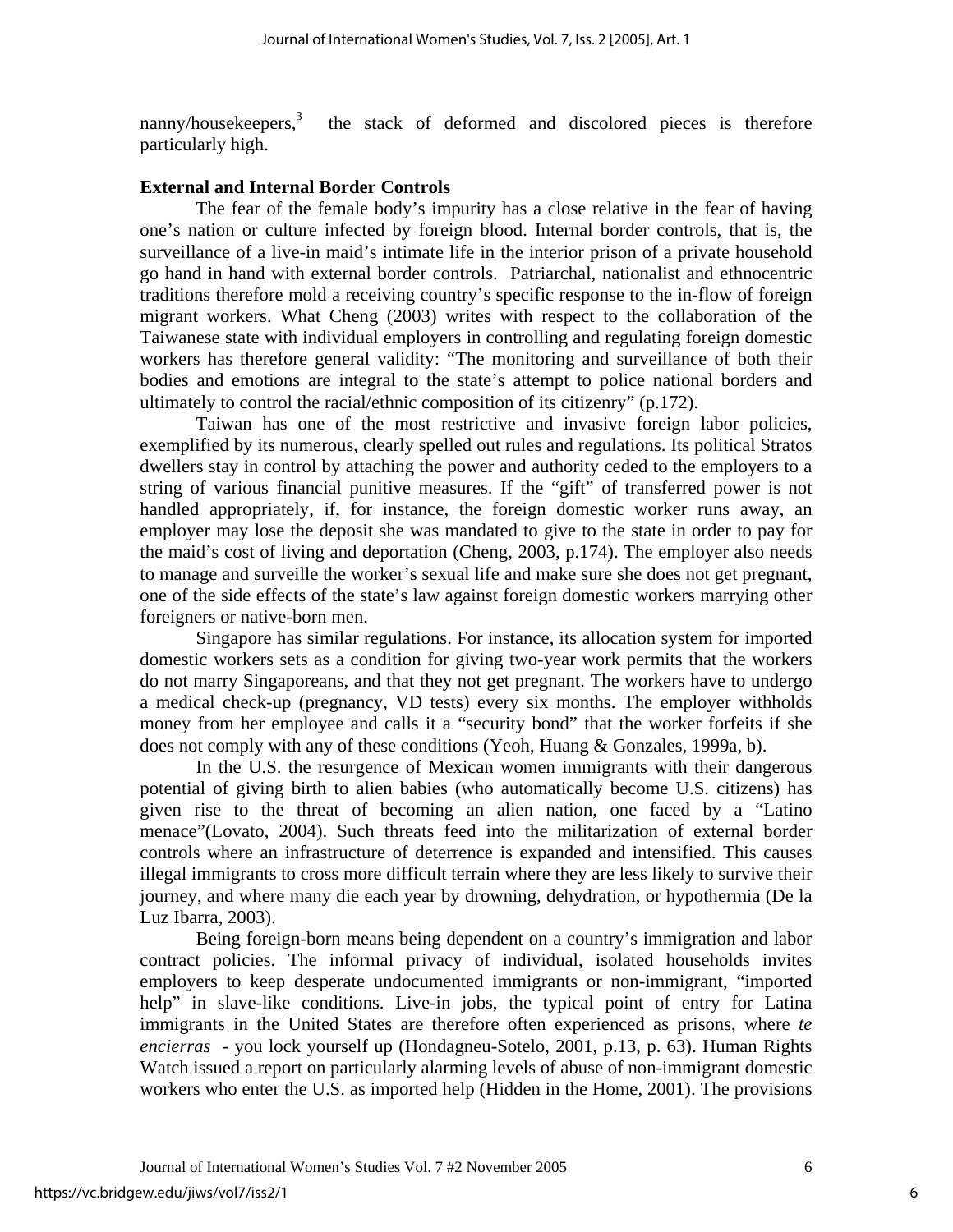of special visas (A-3, G-5, and B-1) allow foreign nationals, diplomats, IMF, World Bank, and OAS officials as well as American citizens to import domestic workers.. The State Department does keep records of the whereabouts of A-3 and G-5 domestic workers, but "this information is classified as confidential, for the privacy of the employer." B-1 is a catch-all business category, and the State Department keeps no records of domestic helpers imported under its provisions. It not only allows foreign nationals but also American citizens with a permanent residence abroad to bring along domestic help when visiting the United States. The workers suffer some of the most blatant abuses, from having to sleep outside with the family dog, being sexually harassed, or working for sixteen hours per day all week long for 100 dollars a month. In contrast to A-3 and G-5 visa holders, workers employed under the auspices of a B-1 visa do not have the legal right to transfer to another employer which makes the women "live as prisoners in the homes they clean" (Zarembka, 2002, pp. 145-47). $<sup>4</sup>$ </sup>

Trafficked domestic workers live in a diaspora that respects the barbed-wired fences foreign or U.S. nationals build around their imported help. Under U.S. law all livein domestic workers are excluded from the Fair Labor Standards Act's overtime protection, the National Labor Relations Act's guarantee of the right to organize, and from the Occupational Safety and Health Act's mandate to enforce "safe and healthful working conditions" (Hidden in the Home, 2001, p. 54, 30). Although minimum wage law and certain limited regulations concerning working hours do apply, they are not enforced, nor are employers encouraged to follow them. This exacerbates non-immigrant domestic workers' extreme vulnerability as they live in a diaspora that condones or silences their imprisonment. When joined by the full diplomatic immunity some employers of non-immigrant domestic workers enjoy, workers are inhibited or prevented to seek legal redress (p. 34). Social and political assumptions associated with Westernstyle patriarchy here smoothly blend into the cruelty of patriarchal arrangements that are molded by class or caste differences.

## **The Dream of a Motherless Society**

The work of paid or unpaid nannies/housekeepers is grounded in the universal reality of human bodily needs. As previously mentioned, in masculinist analyses of the dangers and devastations of global capitalism women hardly every appear in any substantive sense, nor do issues related to "women's work." Removing such work from the theoretical landscape means abstracting from the most concrete, intimate, bodily foundation without which male elite money gamblers could not construct and dwell in their stratosphere. Theoretical analyses that abstract from these realities therefore unwittingly lay bare the patriarchal dream of a world purified from the dirt and excrement of bodies. According to the purification process enacted by the proponents of this dream, it is particularly nonwhite female bodies that need to be removed, except, of course, in the form of maids that do their work when nobody is around, prostituted bodies that are "home-delivered" to American soldiers in US military bases, $5$  or sexualized technobodies available in cyberspace at the flick of a finger.

As Claudia von Werlhof (2001) points out, at the core of the capitalist-patriarchal system lies its quasi-religious belief in "the power of money to force all of life into prostitution," which "makes our system out to be a kind of Christian pimping" (34). We are here dealing with a rather dense knot of contradictions which, when unraveled,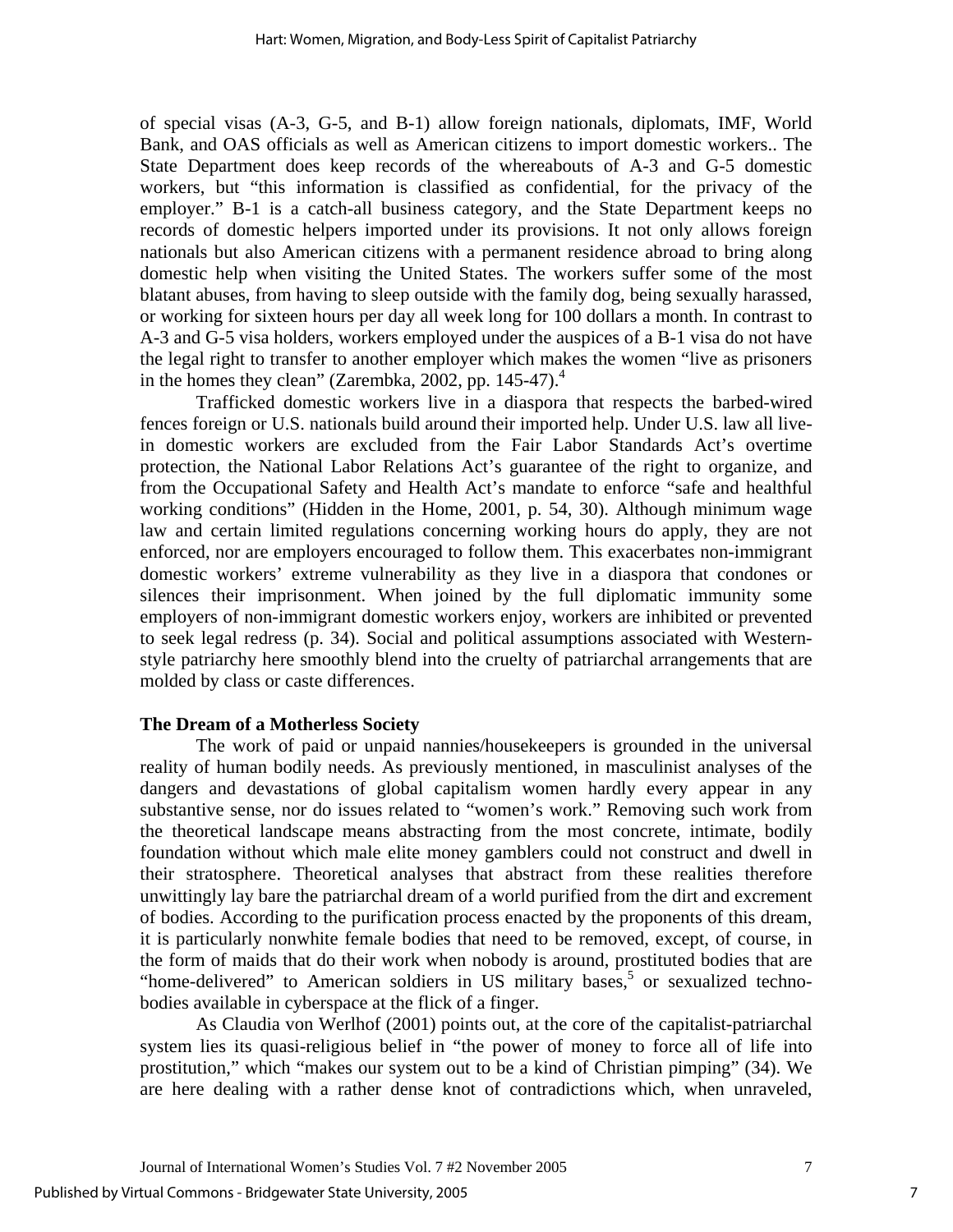illustrate the perverse logic of the desire to control or do away with impure female bodies. According to this logic these bodies may need to be kept in a confined, tightly supervised space where they care for and clean up after the products of higher-ranking female bodies' reproductive capacity. The state, the church, or father-husbands may also mandate that women's bodies keep reproducing. Where these bodies are prostituted, their reproductive capacity becomes entirely irrelevant in the overall scheme of control and exploitation, at least as long as it does not interfere with their primary purpose of serving male sexual desires. It is rather ironic to see how Christian pimping joins hands with Christian church imperatives that women give in to the body's reproductive power rather than take control of it. As Ninotchka Rocha from GABRIELA told me in a personal conversation (May 8, 2004), the children of prostituted women workers in American military bases are treated as disposables, like their mothers. They grow up in severe poverty and without education or any other social services. When I asked her what the women can do to protect themselves from becoming pregnant, she said they are discouraged from doing so because the Catholic Church does not allow any form of contraception.

Money, *der Stein des Weisen*, the philosopher's stone, the essence of life, has the power to change everything into money, and to destroy or bomb out of existence what stands in its way. To possess money, or capital, therefore means to possess and trade life. In von Werlhof's words (2001), "Money appears to be life itself, or the cosmic life force which can incite or force the continual production of something new, something previously unknown." The capitalist religious faith in the power of pure, unfettered financial speculations de-linked from the "real" economy of production of goods functions like the alchemist's non-substance, or "alchemy without matter." The bodyless, pure sprit, of finance capitalism gives rise to the underlying patriarchal illusion of ultimately being able to replace a self-recreating, self-renewing ("first") nature with "pure" money, the "pure" essence of life, the one-and-only God (p. 30, 35). In other words, "*patriarchy crystallizes into capitalism*" precisely at the point when "'homo faber' is supposed to be finally replaced by 'homo creator,' a sort of secularized God" (von Werlhof, 2004, emphasis in the original).

Von Werlhof draws convincing parallels between the beliefs of pure financiers and ancient alchemists. The alchemists tried to find the secret of life by discovering the right tincture or elixir through "dissolving" and "combining," through separating pure from impure matter, or "mater" which, in order to be purified, first needs to undergo a process of mortification (p. 27). The Stratos dwellers, just like the alchemists, also desire to possess life in its "pure" form in order to produce life independent of nature itself. The power of the uterus, the female body's capacity to let new life ripen in its interior and give birth to it therefore needs to be usurped.

Non-motherly giving birth means wielding non-motherly or fatherly power, where the "father" stands in for the "lawful ruler, God, something superhuman" (von Werlhof, 2001, p. 18). The ultimate vision of a world where mothering is no longer dependent on an impure body is already temptingly waving its magic wand over investors who hold a quasi-religious belief in the power of money. It is money that begets interest which beget interest, all seemingly out of nothing, out of pure financial abstractions removed from anything concrete, material, and, even better, corporeal (von Werlhof, 2001, p. 34). Moreover, genetic engineering promises the ability of creating custom-made, womanless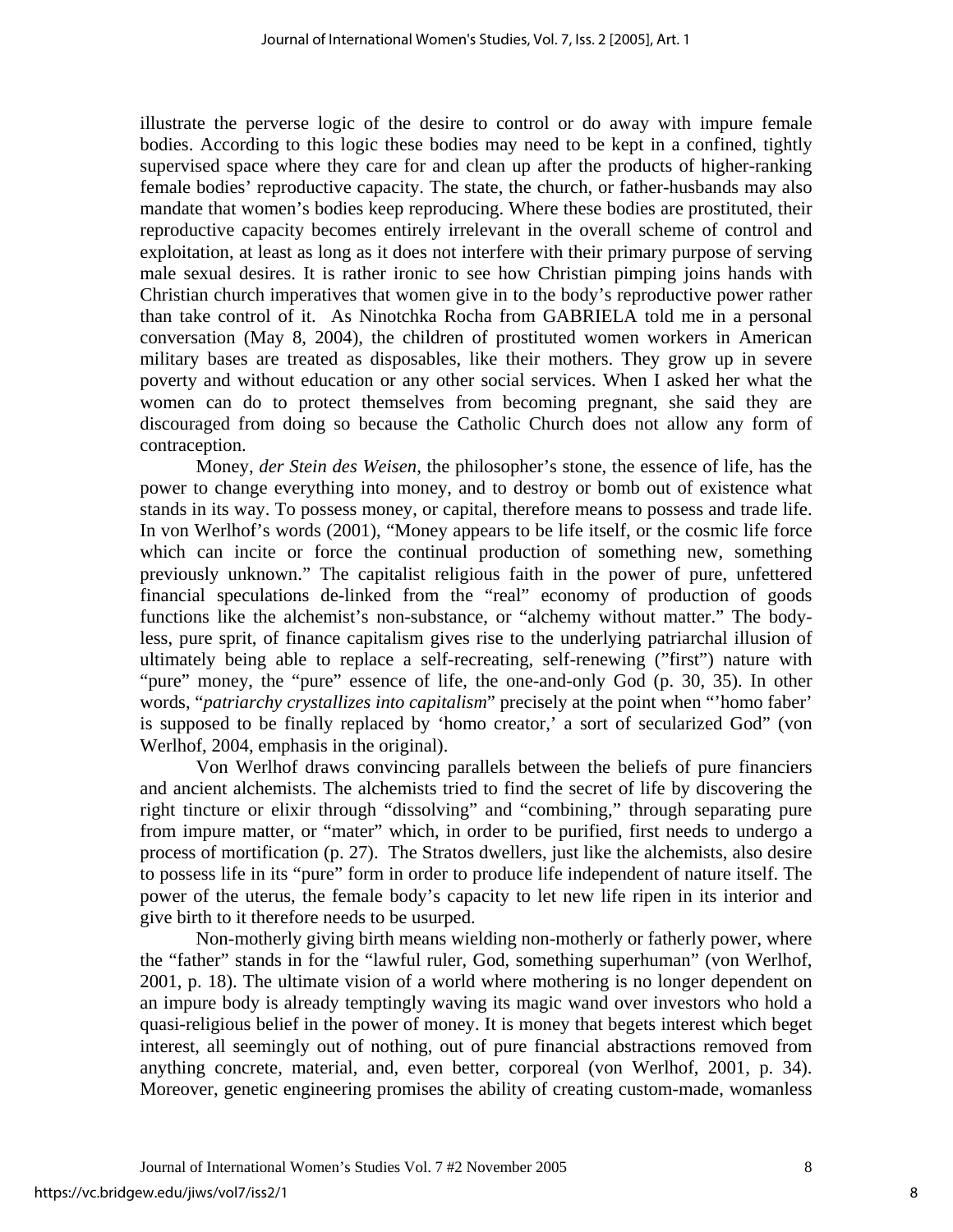children "from the glass: made to order by the 'gods' in the labs" (Klein, 1999, p. 196), thus disposing of the need for substitute birthing bodies. The Holy Spirit can therefore bypass the body of Virgin Mary by descending on a "virtual" mothering body. In the meantime, substitute mother-bodies certainly will, just like those of live-in or live-out maids and housekeepers, sex workers, and those laboring in sweatshops, be homogenously of color, Majority World, and poor, that is, those who most exemplify for the Stratos dwellers the impure aspects of life. International, national or local money lenders, national governments, recruitment and placement agencies, and individual men but also women, all collaborate in the process of hyper-regulating, controlling, and exploiting these real, impure bodies.

The patriarchal dream is still a dream but a lived nightmarish reality for real bodies who do real, material, place-bound, physical work in and on the natural, biological underground of life, the "blood, guts and gore" that leak out of messy bodies (Klein 1999, p. 196). These bodies are feeding the pure spirit of financial speculation, and their impurity has to be kept in check. They—and their exploitation—have to stay out of public sight, invisible, private, de-sexualized. Or real bodies must serve patriarchal men by becoming public goods, commodities that can be officially, publicly traded, displayed, or home-delivered like pizza.

#### **Place-Bound Nomadic Feminism**

Poor, foreign-born, imported female servants of globalization live at multiple intersections of neoliberal-patriarchal constellations. Moreover, they move about in the small, confined space of a private household where fundamentally different social and cultural spaces are stacked up. Numerous surveillance and control mechanisms serve as a dam against the powerful waves that keep washing away the lines of demarcation between public and private, insider and outsider, us and them. These realities certainly ignite our fury. They can, however, also ignite our desire for a radically different, "'deep' alternative" to capitalist patriarchy (von Werlhof, 2004).

Traces of such a deep alternative can be found in various forms of agency, resistance, and organizational efforts of the workers themselves, or of groups affiliated with them. National or international organizations such as Andolan, GABRIELA, The Break the Chain Campaign, CASA, or RESPECT<sup>6</sup> all address issues related to labor and immigration rights, provide legal assistance or advocacy, develop a network with related political and social agencies, and engage in multiple efforts to increase public awareness. They all stress the need for respecting the workers, and for publicly recognizing the importance of domestic work for everyday living.

Where domestic labor has become the moving, mobile underground of a predatory extractive global capitalism our understanding of the relationship of capitalism and patriarchy has to change accordingly, and our demands have to push beyond calls for dignity and social recognition. Above all, as long as we remain fixated on the umbrella term of "reproductive labor" that is "gendered" according to patriarchal structural and ideological constellations we will not arrive at a point where a deep alternative can truly be envisioned. Extractive capitalism reaches into the interior of life, and it violates or destroys its integrity in a way that pushes beyond and below the descriptive or explanatory value of 'gender,' 'reproduction,' or 'domestic.'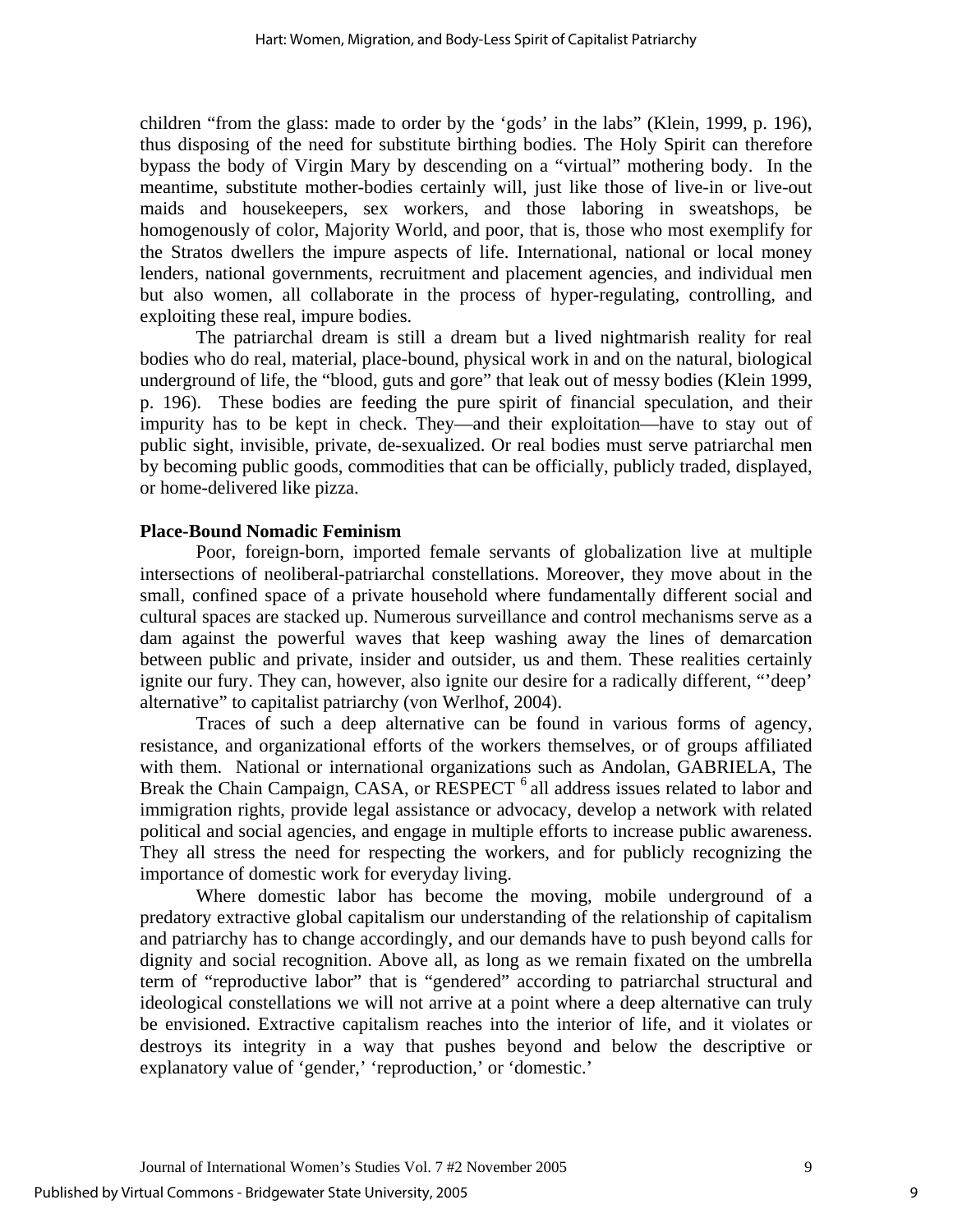In the 70s, that is, precisely at the time neoliberalism started to rear its ugly and all-devouring head feminist analyses began to appear that challenged these conceptual frameworks. They were anchored in concerns about the loss of indigenous local subsistence economies in various Third World countries, and how this loss was accompanied by a "housewifization" of women's labor. The term housewifization signified the disassociation of labor performed by women from presumably really "productive" activities, thus delegating "women's work" to a confined "domestic," "reproductive" sphere (Mies, 1982). By centering on the notions of 'subsistence labor,' 'subsistence economies,' or 'subsistence production,' and by emphasizing the vital importance of related work, corresponding analyses directly countered the patriarchal underpinnings of the capitalist definition of productive, that is, waged labor.

Within the framework of this essay I can only quote what Veronika Bennholdt-Thomsen and Maria Mies (1999) offer as the most valid summary of "subsistence production":

Subsistence production or production of life includes all work that is expended in the creation, re-creation and maintenance of immediate life and which has no other purpose. Subsistence production therefore stands in contrast to commodity and surplus value production. For subsistence production the aim is "life," for commodity production it is "money," which "produces" ever more money, or the accumulation of capital. (p. 20).

As Bennholdt-Thomsen and Mies concede, subsistence is a concept that is "awkward, not easy and smooth" (p.19). It suffers from a host of negative connotations which arise from the "barrier of disgust which today surrounds all unpaid, essential-for-life subsistence activities" (p. 17). I assume feminists are not immune to the effects of this barrier.

The concept of subsistence "demands an explanation." It is therefore less able to be co-opted than other, more "plastic" terms such as sustainability (p. 19).<sup>7</sup> It appears in Leftist and mainstream economic analyses in ways that illustrate the life-threatening, patriarchal undercurrent of both frames of thought and action. Providing an explanation therefore means to turn these frameworks upside down and to dismantle the illusion that progress and development transform unpaid subsistence labor into modern wage labor. Wage labor, or commodity production, cannot exist without subsistence labor. Rapidly vanishing conditions of subsistence labor do therefore not signify that economies are equally rapidly developing. Rather, it signifies neoliberal trade agreements' "license to plunder" (Mies & von Werlhof, 1999) and to wage war against the remnants of subsistence economies. Where the physical, social, and spiritual conditions of people's livelihoods are destroyed, subsistence labor becomes mere survival work. Renate Klein (2001) points out how the license to plunder life, to extract life, is today "happily married" to cyber- and reproductive technology. Where "the annihilation of the organic human body 'of woman born' [is] enthusiastically advocated," we can therefore speak of the threat of a "final patriarchal takeover" (p. 91, 98).

For the past 25 years I have been following these discussions and integrated many of their insights into my analyses of motherwork (author, 1999, 2002). Motherwork typifies core elements of subsistence labor, particularly its place-bound character. Subsistence work attends to the kaleidoscope of needs of bodies, creatures, or plants that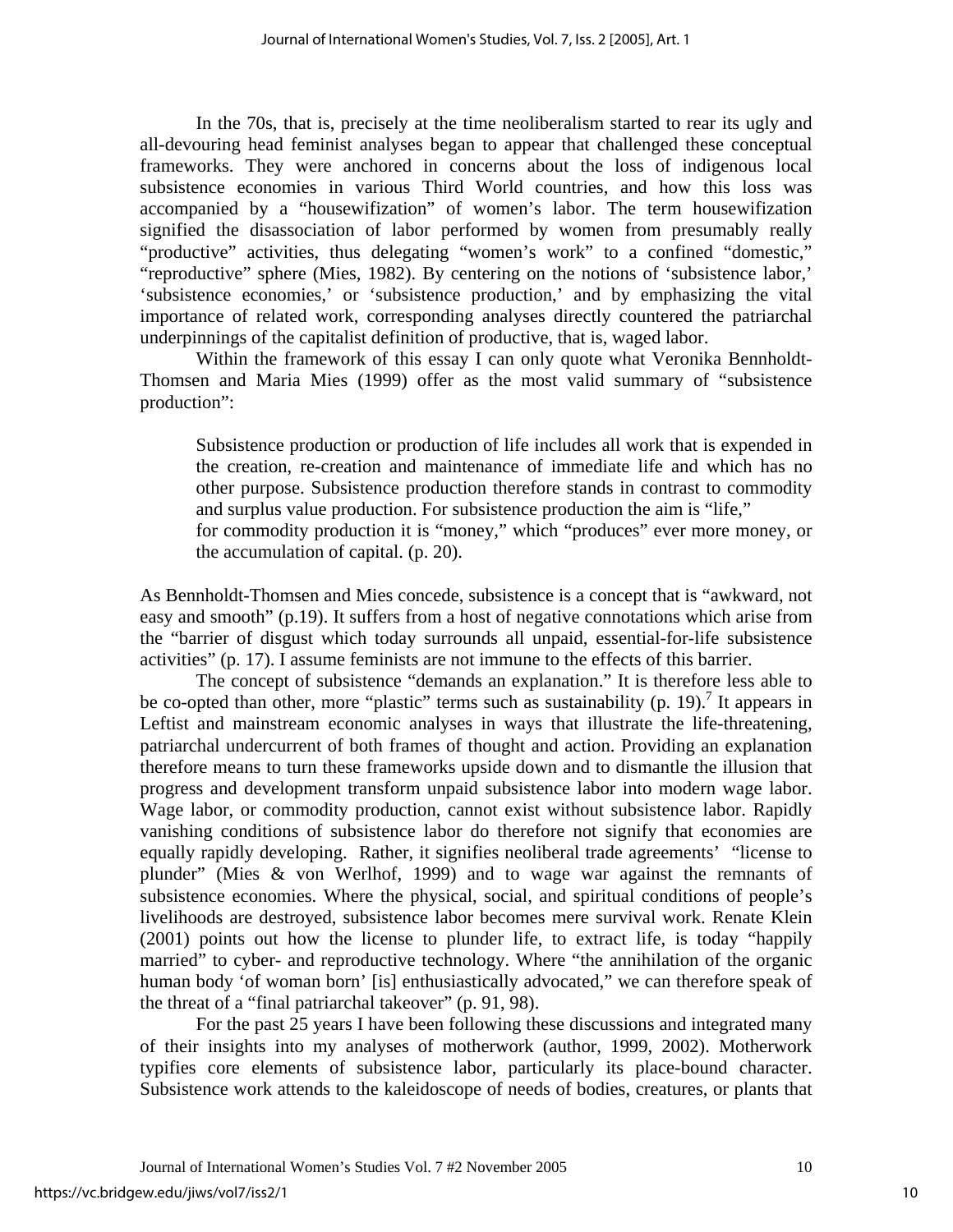depend on a ground on which to grow, move about, or rest. I previously investigated how this place-bound work is inserted in a political economy of race-class segregation in the inner city of Chicago where mothers do this work in a confined, sectioned-off space (author, 2002). I examined how the "welfare debate" of the 90s—culminating in the 1996 welfare act in the United States—neither criticized racial-economic segregations nor the relocation of jobs most inner city residents had held in the steel or car industry to cheap labor countries. I described how it did, however, "criticize" the place-bound nature of the work "welfare mothers," also referred to as "welfare queens," were doing. How can the government be expected to pay for work that makes women get stuck in one place without the supervision of a male head of household? Welfare mothers had to become mobile, had to get away from their children or disappear between the cracks of a punitive welfare system or economic realities that offered jobs only to some, and only for nonliving wages.

It is not difficult to see a link between this enforced mobility and the growing internationalization of domestic and cleaning work. In order for the state to reduce its expenses, or to receive remittances badly needed to pay back growing interests on international loans, mothers have to be torn from their children. The children become the invisible and never-talked-about little figures being pushed around in an abysmal or nonexisting childcare system or taken care of by invisible women "back home." These children testify to the latest stage of the interplay of patriarchal and capitalist relations. Bordercrossing capital is accompanied by bordercrossing nannies/housekeepers, thus undermining the place-bound groundedness of subsistence labor and transforming it into mobile involuntary captivity. The ruthless, life-threatening exploitation of the workers therefore directly mirrors the poisonous reality of the patriarchal dream of a motherless society.

This nightmarish reality nevertheless contains core elements of a deep alternative which we can only discern when we turn things upside down. We need to begin envisioning, and constructing, such an alternative literally from the ground up, that is, from a grounded, place-bound affirmation of the material and bodily foundations of life. Rather than arising out of an omnipresent contempt or hatred of such foundations, and of the people in charge of their care, bordercrossings or nomadic journeying across vast geographic and cultural distances would instead be grounded in deliberate, conscious political motions that connect an affirmation of place-bound work with diasporic living.

Filipina migrant workers, for instance, are providing the outlines of a blueprint for a transnational feminism that is engaged in place-bound nomadic journeying. They have shown that it is possible to develop "transnational bonds" or "transnational family ties" across vast geographical and geopolitical distances (Parreñas, 2001a, pp. 1151, 1144;  $GABRIELA$ <sup>8</sup>. In other words, they live the possibility of transnational homemaking.

 "Homemaking" is a rather loaded term. It conjures up a host of associations with women's work in the home, and with the rule of the father or the male head of household. I nevertheless use the term because 'home' does not as automatically conjure up images of narrowness, smallness, docility, or captivity as does 'domestic.' Rather, home is a multi-faceted, multi-layered and fluid notion. Home can be small or large, and it can refer to a concrete dwelling or a real or figurative home country. It can be a material place or a psychological or spiritual space. Furthermore, the term allows us to open the small confined space of a private household into a "zone of possibilities" (Anzaldúa, 2002) that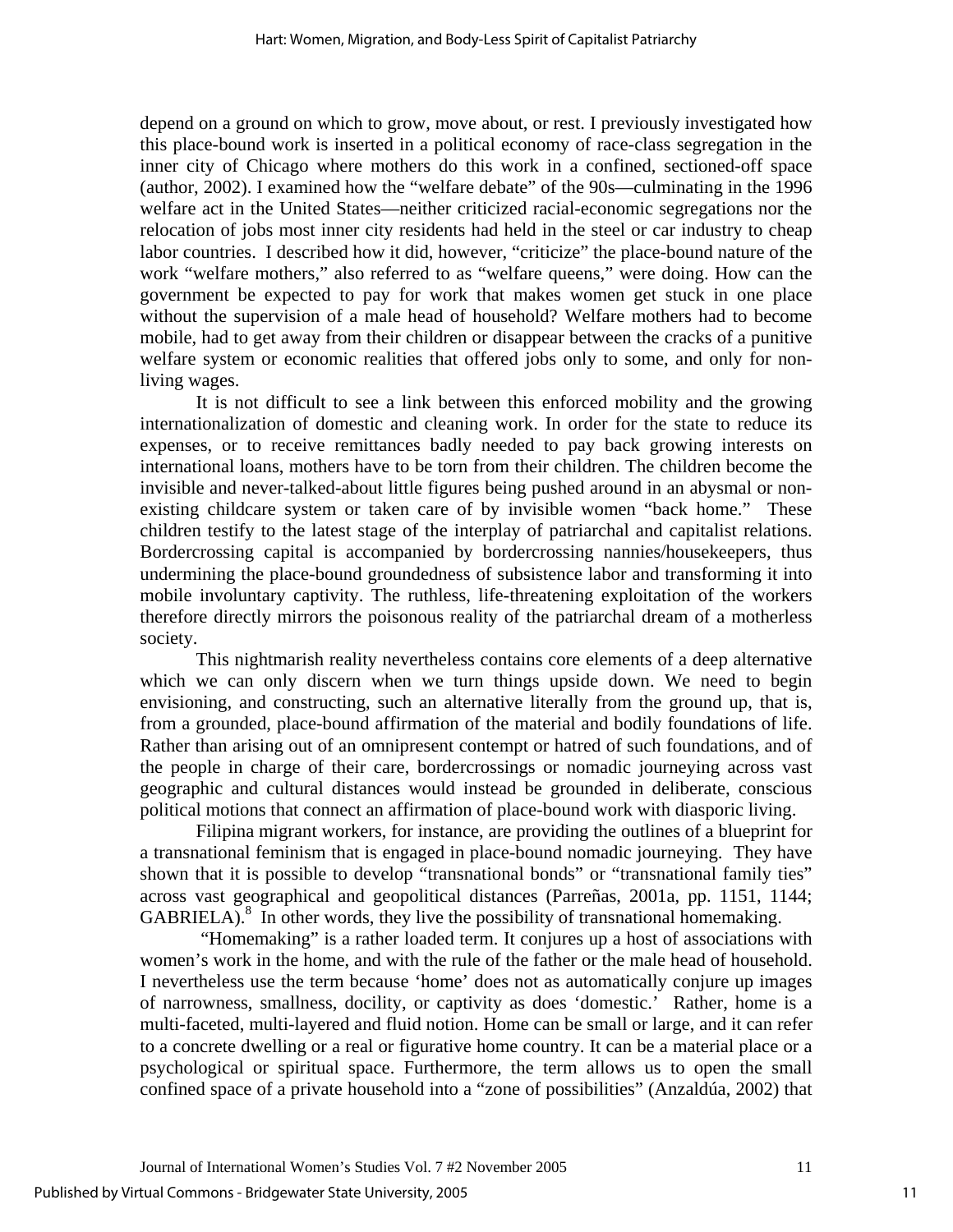lets a better future shine through the domestic workers' suffering and hardship. Drawing on the notions of home and nomadic journeying therefore enables us to rethink and revalue what is already "together" in a highly coercive way, and to lay bare the radical core of "doing home" (Bowlby, Gregory & McKie, 1997) under these conditions.<sup>9</sup>

Migrant domestic workers are doing home in a diaspora that not only surrounds their place of work, that is, the homeplace, but also slices through its very interior. They move in several in-between spaces simultaneously. Gloria Anzaldúa (2002) writes about *nepantla,* the in-between-space when describing the struggles of a traveler in transition to a new way of seeing herself, and herself in relation to others and to the world. She links home with the in-between-place of a bridge, that is, a place of "constant transition." She thereby underlines its politically charged nature which makes this "bridge called home" "the most unsafe of all spaces" (p. 574).

Migrant domestic workers are travelers in constant transition. Their experiences speak in direct ways of home as the most unsafe of all spaces as well as places. It is not their desire to cross a political and spiritual life threshold that, according to Anzaldúa makes home the place of transition. Rather, it is brutal economic necessity that brought them to a place where their lives are regulated, controlled, and supervised in bearable or unbearable ways. They do not engage in subsistence labor due to political convictions but due to the fact that living bodies need physical attention and care. However, this is precisely where they, and the work they do, speak of a grounded, an embodied *nepantla,* and where they ask us challenging questions: Can we envision a future where diasporic and place-bound living are conjoined in dignified, life-affirming ways? Can we create a planetary home by anchoring our political nomadic journeying not only in an acknowledgment but also in concrete, material support of the universal need for physical, bodily, place-bound work?

#### **Notes**

<sup>1</sup> The term 'trafficking' used to refer primarily to women's experiences in the commercial sex trade. The UN Protocol to Prevent, Suppress and Punish Trafficking in Person s(http://www.unodc.org/unodc/en/trafficking human beings.html, the ILO 's Special Action Programme to Combat Forced Labor (Chew, 2003), and the United States Trafficking Victims Protection Act [\(www.usdoj.gov/trafficking.htm](http://www.usdoj.gov/trafficking.htm)) all expanded the term to include the processes leading up to and sustaining forced labor of any kind, performed by children, women, or men.

 $2^2$  Space does not allow me to describe the many different cultural and national backgrounds of migrant domestic workers who experience their own variations of national or cultural stereotyping, such as Indian or Thai women in Singapore (Yeoh and Huang 1999a), or Christian, Muslim, or Hindu Sri Lankan women in the Middles East (Ismail 1999). Their stories are unique *and* they illustrate their universal fate of being super-exploited.

<sup>3</sup> In Hondagneu-Sotelo's writings the term "nanny/housekeeper" is deliberately used in order to capture the fact that the paid domestic worker is doing the job of two for the pay of one (2001). She is, however, quite conscious of the fact that employers and recruitment agencies directly "whiten" the occupation when using the term nanny as it invariably refers to white American or European-born women.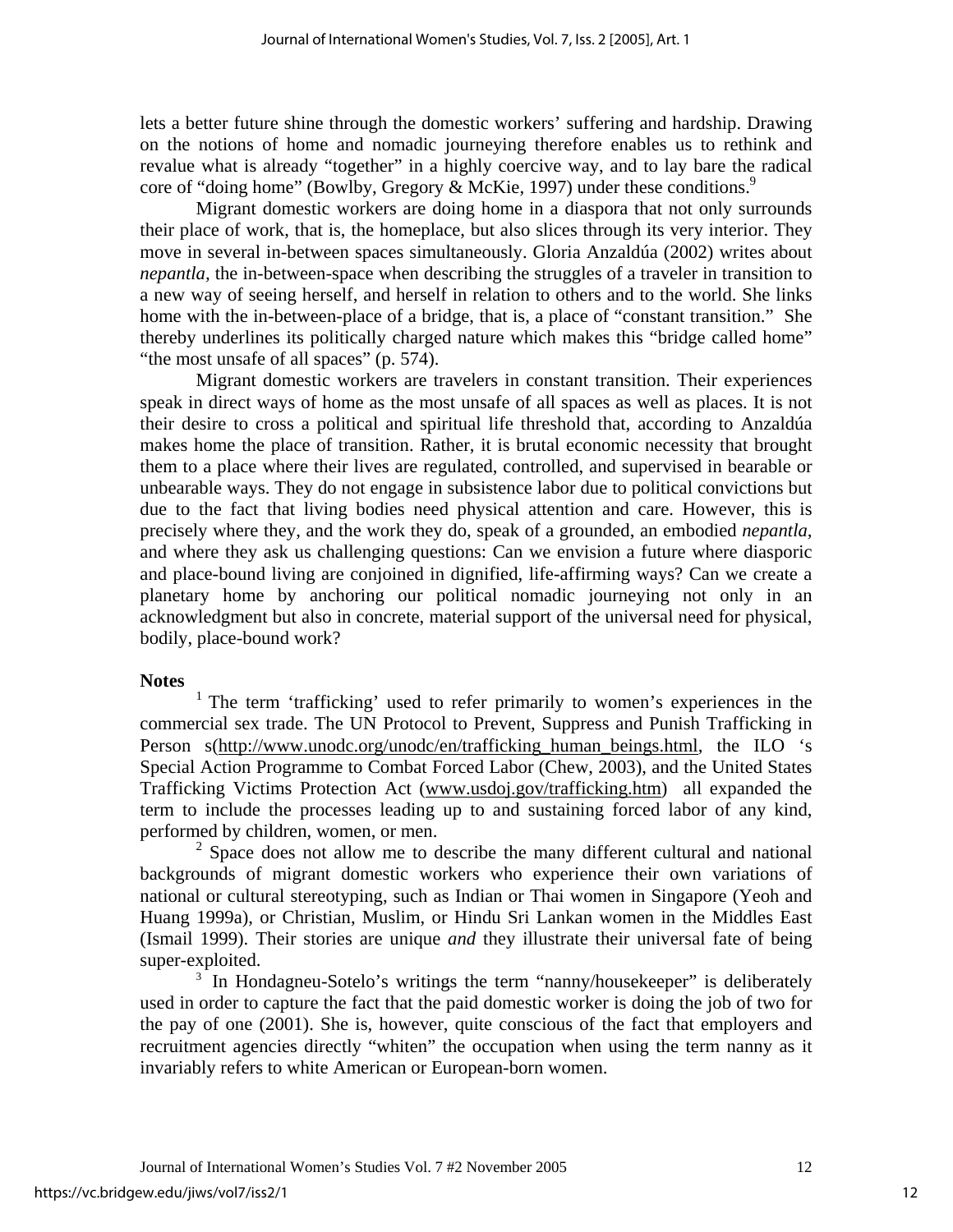<sup>4</sup> There exists different visa requirements for European-born "au pairs" and imported domestic workers. Young, middle-class women from Europe enter the US with J-1 visa as part of the congressionally sponsored au pair program that pays for hotels upon entry, organizes orientation sessions, and fosters networking among au pairs. See Joy M. Zarembka, 2002.

<sup>5</sup> This was reported by Ninotchka Rocha, the founder of GABRIELA, a U.S.-Philippine solidarity organization, at the Midwest Conference on War, Labor, Migration, and Trafficking: A Focus on the Filipina, DePaul University, Chicago, May 7- 8, 2004.

<sup>6</sup> See their websites for more information: Andolan [http://andolan.net,](http://andolan.net/) Break the Chain Campaign [http://www.breakthechaincampaign.org](http://www.breakthechaincampaign.org/), CASA [http://www.casademaryland.org.](http://www.casademaryland.org/) GABRIELA [http://www.gabnet.org,](http://www.gabnet.org/) RESPECT [http://www.solidar.org](http://www.solidar.org/). [7](http://www.solidar.org/)

<sup>7</sup> Genevieve Vaughan (1997) provides a related feminist analysis of the "gift" paradigm" that is grounded in a "gift economy" and "gift labor. Within the framework of this paper I cannot do justice to her writings, especially as this would require a careful rendition of her painstakingly detailed descriptions of the many misperceptions and distortions the notion of "gift" easily lends itself to.

<sup>8</sup> See Benmayor and Skotness, 1999, for other examples of transnational family ties created by emigrants and return migrants.

<sup>9</sup> I am here building on previous work on the theme of creating a nomadic home where I discuss the various meanings of diaspora and nomadic journeying. See author, 2004, 2005.

## **References**

- Aguilar, D. D. (2004). Introduction. In D. D. Aguilar & A. E. Lacsamana (Eds.), *Women and Globalization* (pp. 11-23). Amherst: Humanity Books.
- *Alternatives to Economic Globalization: A Better World is Possible*. (2002). A Report of the International Forum on Globalization. San Francisco: Berrett-Koehler.
- Anzaldúa, G. (2002). Now Let Us Shift . . . the Path of Conocimiento . . . Inner Work, Public Acts. In G. Anzaldúa & A. Keating (Eds.), *This Bridge We Call Home* (pp. 540-578). New York: Routledge.
- Bauman, W. (2003). Essentialism, Universalism, and Violence: Unpacking the Ideology of Patriarchy. *Journal of Women and Religion, 19/20*, 52-71.
- Benmayor, R., & Skotnes, A. (1994). *Migration and Identity*. Cambridge: Cambridge University Press.
- Bennholdt-Thomsen, V., & Mies, M. (1999). *The Subsistence Perspective*. London: Zed Books.
- Bowlby, S., Gregory, S., & McKie, L. (1997). "Doing Home": Patriarchy, Caring, and Space. *Women's Studies International Forum, 20*(3), 343-350.
- Burrows, B. (2001). Patents, Ethics and Spin. In B. Tokar (Ed.), *Redesigning Life?: The Worldwide Challenge to Genetic Engineering* (pp. 238-251). London and New York: Zed Books.
- Cheng, S.-J. A. (2003). Rethinking the Globalization of Domestic Service. *Gender & Society, 17*(2), 166-186.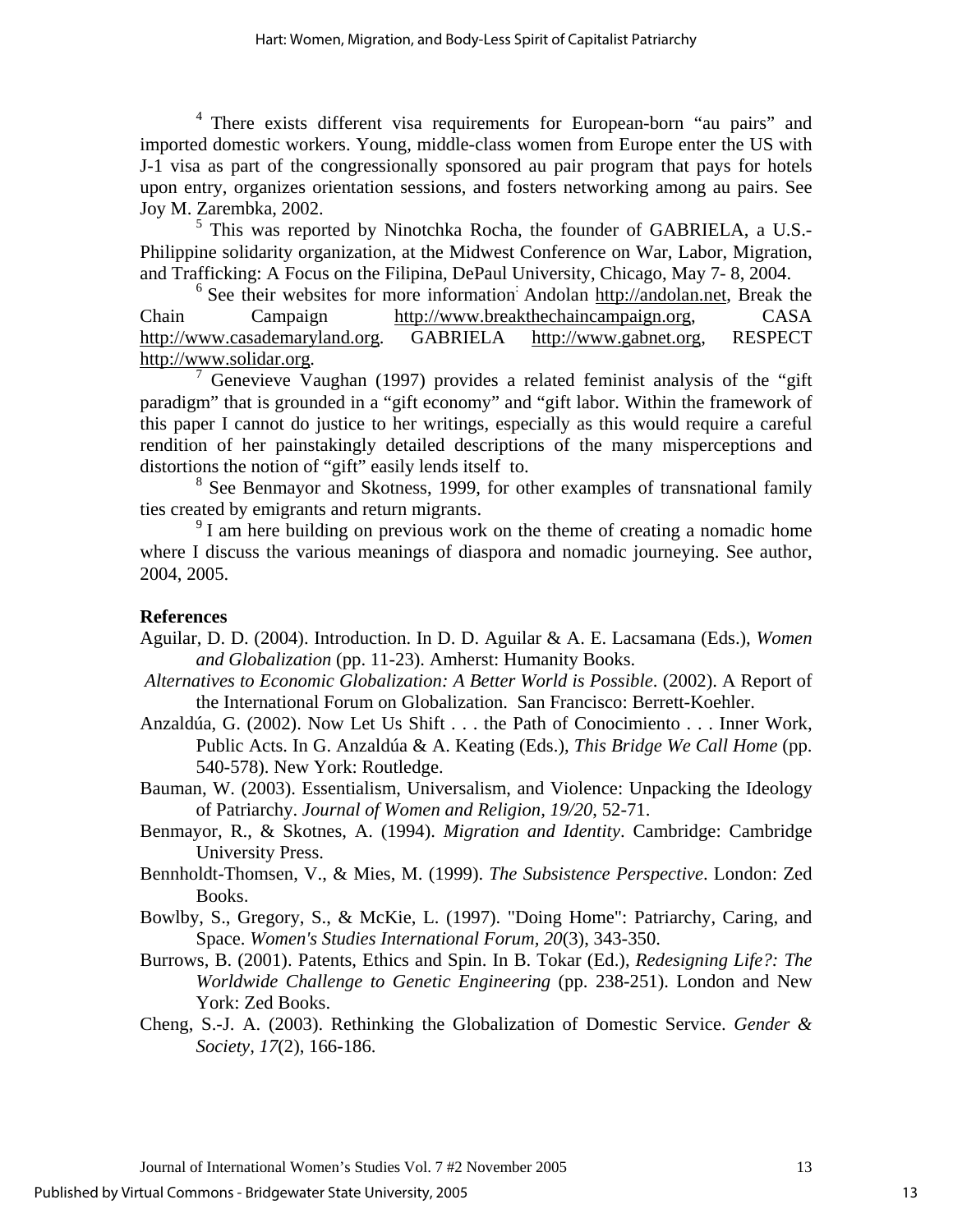- Cheng, S.-J. A. (2005). Facing Aliens under Globalization: Changing Meanings of Home for Taiwanese Employers. *Journal of Prevention & Intervention in the Community, 30*(1/2), 9-25.
- Chew, L. (2003). *Programme Consultation Meeting on the Protection of Domestic Workers: Against the Threat of Forced Labour and Trafficking*: Discussion paper prepared for Anti-Slavery International, in cooperation with the ILO's Special Action Programme to Combat Forced Labor. Retrieved 8/13/05 from http://www.antislavery.org/homepage/resources/PDF/PDFtraffic.htm#Korea
- Constable, N. (1999). At Home but Not at Home: Filipina Narratives of Ambivalent Returns. *Cultural Anthropology, 14*(2), 203-228.
- Constable, N. (2002). Filipina Workers in Hong Kong Homes: Household Rules. In B. Ehreneich & A. R. Hochschild (Eds.), *Global Woman: Nannies, Maids, and Sex Workers in the New Economy* (pp. 115-141). New York: Metropolitan Books.
- Darnovsky, M. (2001). The Case Against Designer Babies: The Politics of Genetic Enhancement. In B. Tokar (Ed.), *Redesigning Life? The Worldwide Challenge to Genetic Engineering* (pp. 133-149). London and New York: Zed Books.
- De la Luz Ibarra, M. (2003). Buscando La Vida: Mexican Immigrant Women's Memories of Home, Yearning, and Border Crossing. *Frontiers, 24*(2/3), 261-281.
- Ehrenreich, B., & Hochschild, A. R. (Eds.). (2002). *Global Woman: Nannies, Maids, and Sex Workers in the New Economy*. New York: Metropolitan Books.
- Ellwood, W. (2002). *The No-Nonsense Guide to Globalization*. Oxford, UK: New Internationalist Publications.
- Feldman, S. (2001). Exploring Theories of Patriarchy: A Perspective from Contemporary Bangladesh. *Signs: Journal of Women in Culture and Society, 26*(4), 1097-1127.
- Gordon, L., & Hunter, A. (1998). Not All Male Dominance is Patriarchal. *Radical History Review*(71), 71-83.
- Hahnel, R. (1999). *Panic Rules: Everything You Need to Know About the Global Economy*. Cambridge, MA: South End Press.
- Hart, M. (2005). The Nomad at Home. *Journal of Prevention & Intervention in the Community, 30*(1/2), 127-141.
- Hart, M. (2004). Transnational Feminist Politics: Being At Home in the World. *Il Dono/The Gift: A Feminist Analysis.* Special issue of *Athanor*, *15*(8), 143-160.
- Hart, M. (2002). *The Poverty of Life-Affirming Work: Motherwork, Education, and Social Change.* Westport, CT: Greenwood Press.
- Hart, M. (1992). *Working and Educating for Life: International and Feminist Perspectives on Adult Education.* New York and London: Routledge. .
- Hidden in the Home: Abuse of Domestic Workers with Special Visas in the United States. (June 2001). *Human Rights Watch, 13*(2). Retrieved 8/8/05 from http:www.hrw.org
- Hochschild, A. R. (2002). Love and Gold. In B. Ehrenreich & A. R. Hochschild (Eds.), *Global Woman: Nannies, Maids, and Sex Workers in the New Economy* (pp. 15 - 38). New York: Metropolitan Books.
- Hondagneu-Sotelo, P. (2001). *Doméstica: Immigrant Workers Cleaning and Caring in the Shadows of Affluence*. Berkeley and Los Angeles: University of California Press.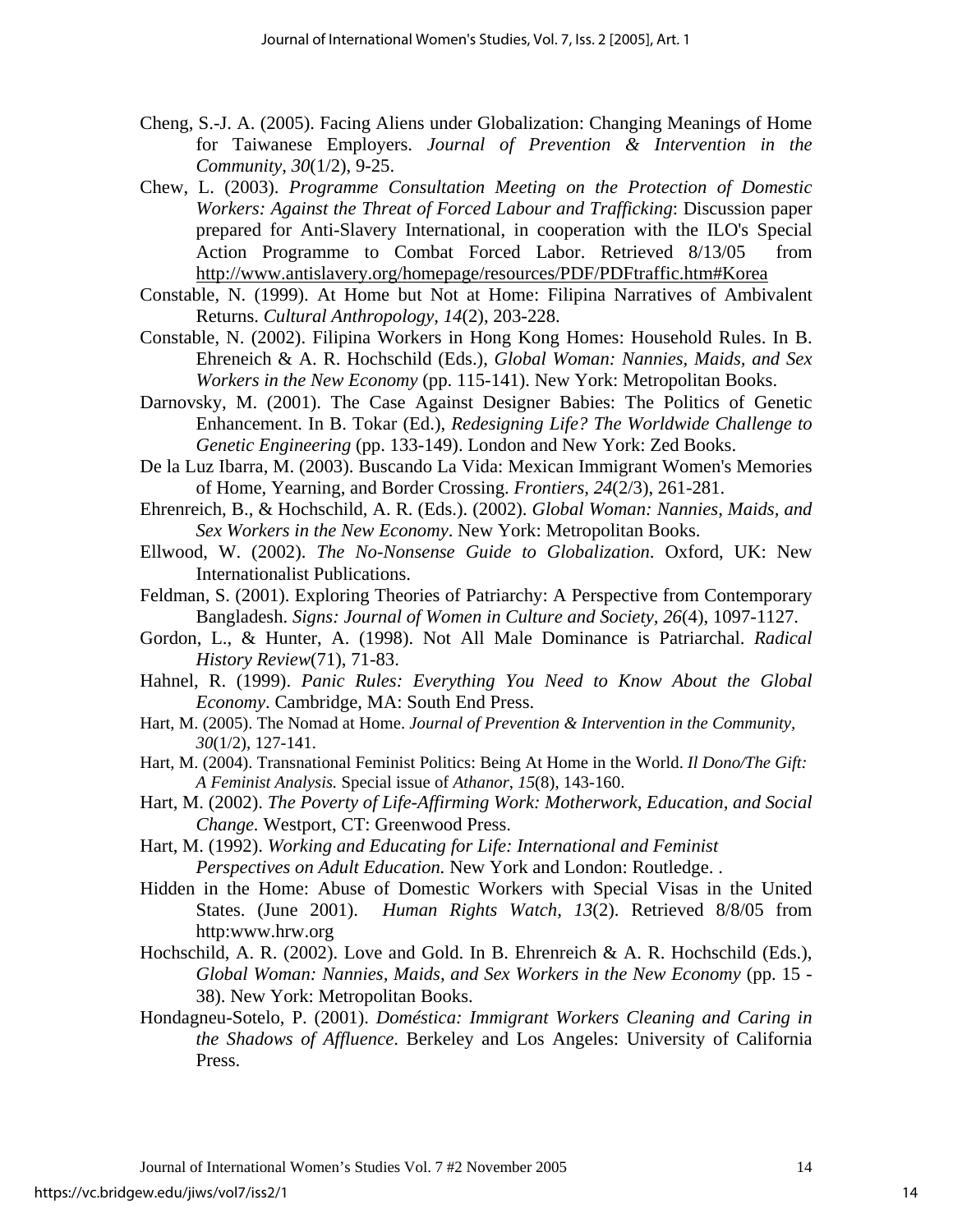- Hondagneu-Sotelo, P. (2002). Blowups and Other Unhappy Endings. In B. Ehreneich & A. R. Hochschild (Eds.), *Global Woman: Nannies, Maids, and Sex Workers in the New Economy* (pp. 55-69). New York: Metropolitan Books.
- Ismail, M. (1999). Maids in Space: Gendered Domestic Labour from Sri Lanka to the Middle East. In J. H. Momsen (Ed.), *Gender Migration and Domestic Service* (pp. 229-241). London and New York: Routledge.
- Klein, R. (1999). The Politics of CyberFeminism: If I'm a Cyborg Rather than a Goddess Will Patriarchy Go Away? In S. Hawthorne & R. Klein (Eds.), *CyberFeminism: Connectivity, Critique and Creativity* (pp. 185-212). North Melbourne: Spinifex Press.
- Klein, R. (2001). Globalized Bodies in the Twenty-first Century: The Final Patriarchal Takeover? In V. Bennholdt-Thomsen & N. Faraclas & C. v. Werlhof (Eds.), *There Is an Alternative: Subsistence and Worldwide Resistance to Corporate Globalization* (pp. 91-105). London and New York: Zed Books.
- Korten, D. C. (2001). *When Corporations Rule the World*. San Francisco: Berrett-Koehler.
- Lan, P.-.C. (2003). Maid or Madam? Filipina Migrant Workers and the Continuity of Domestic Labor. *Gender & Society, 17*(2), 187-208.
- Lan, P.- C (2002). Among Women: Migrant Domestics and Their Taiwanese Employers Across Generations. In B. Ehreneich & A. R. Hochschild (Eds.), *Global Woman: Nannies, Maids, and Sex Workers in the New Economy* (pp. 169-189). New York: Metropolitan Books.
- Lovato, R. (2004, June 28). Fear of a Brown Planet. *The Nation, 278,* 17-18, 20-21.
- Mies, M. (1982). *The Lace Makers of Narsapur: Indian Housewives Produce for the World Market*. London: Zed Books.
- Mies, M., & Von Werlhof, C. (Eds.). (1999). *Lizenz zum Plündern: Das Multilaterale Abkommen "MAI", Globalisierung der Konzernherrschaft - und was wir dagegen tun können*. Hamburg: Rotbuch Verlag.
- Meade, T., & Haag, P. (1998). Persistent *Patriarchy*: Ghost or Reality? *Radical History Review*(71), 91-95.
- Parreñas, R. S. (2001a). Transgressing the Nation-Sate: The Partial Citizenship and "Imagined (Global) Community" Of Migrant Filipina Domestic Workers. *Signs: Journal of Women in Culture and Society, 26*(4), 1129-1154.
- Parreñas, R. S. (2001b). *Servants of Globalization: Women, Migration, and Domestic Work*. Stanford: Stanford University Press.
- Petras, J., & Veltmeyer, H. (2001). *Globalization Unmasked: Imperialism in the 21st Century*. Halifax, Nova Scotia: Fernwood Publishing.
- Stiell, B., & England, K. (1999). Jamaican Domestics, Filipina Housekeepers and English Nannies. In J. H. Momsen (Ed.), *Gender, Migration and Domestic Service* (pp. 43-61). London and New York: Routledge.
- Vaughan, G. (1997). *For-Giving: A Feminist Criticism of Exchange*. Austin, Texas: Plain View Press.
- Werlhof, C. v. (2004). Capitalist Patriarchy and the Struggle for a "Deep" Alternative*.* Paper presented at the international conference A Radically Different World View is Possible: The Gift Economy Inside and Outside Patriarchal Capitalism, Las Vegas, November 13-14.